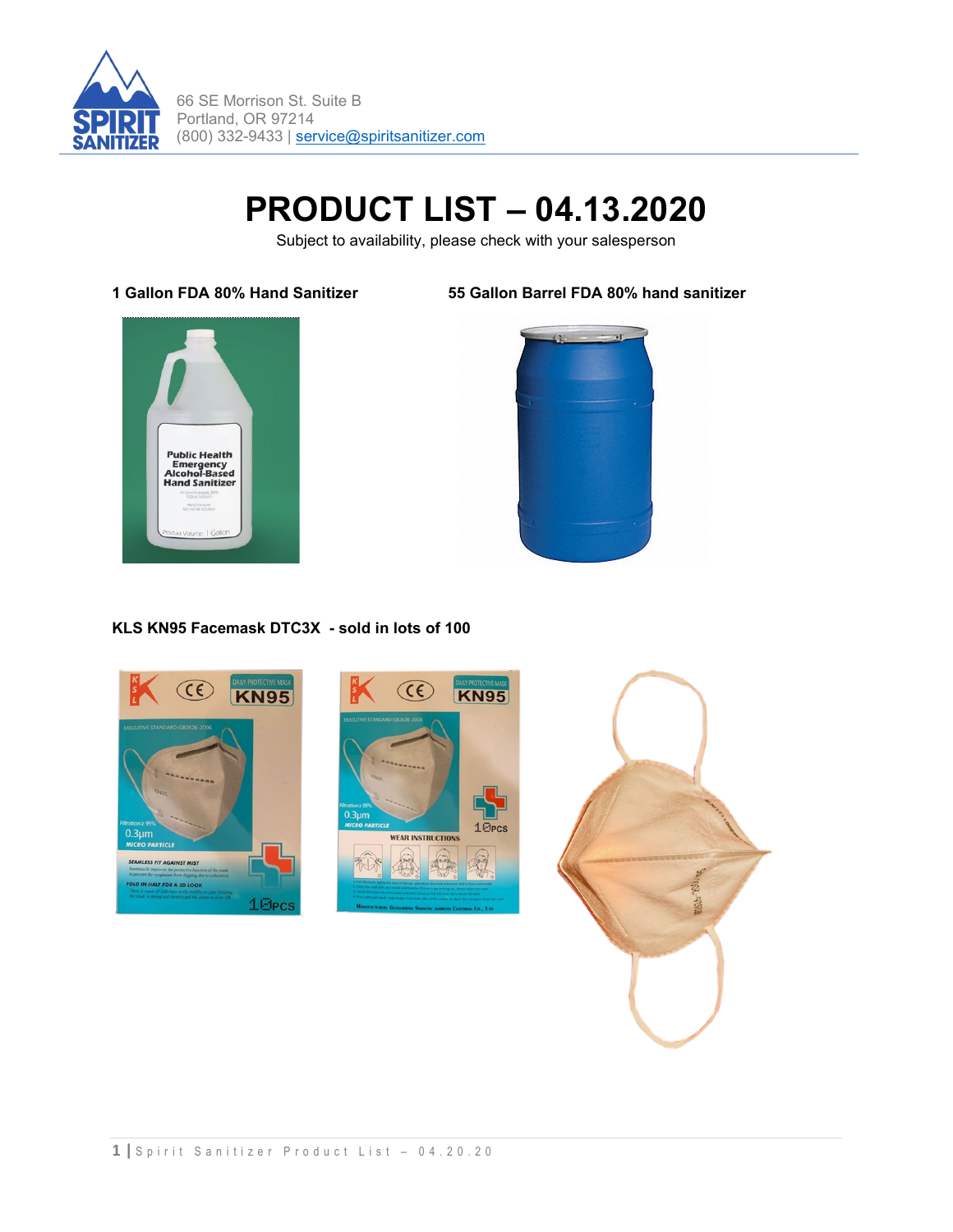

## **N90 JXYUEXING 9301 - Sold in lots of 100**



**Ultragard Ear-loop face mask - sold in lots of 100**